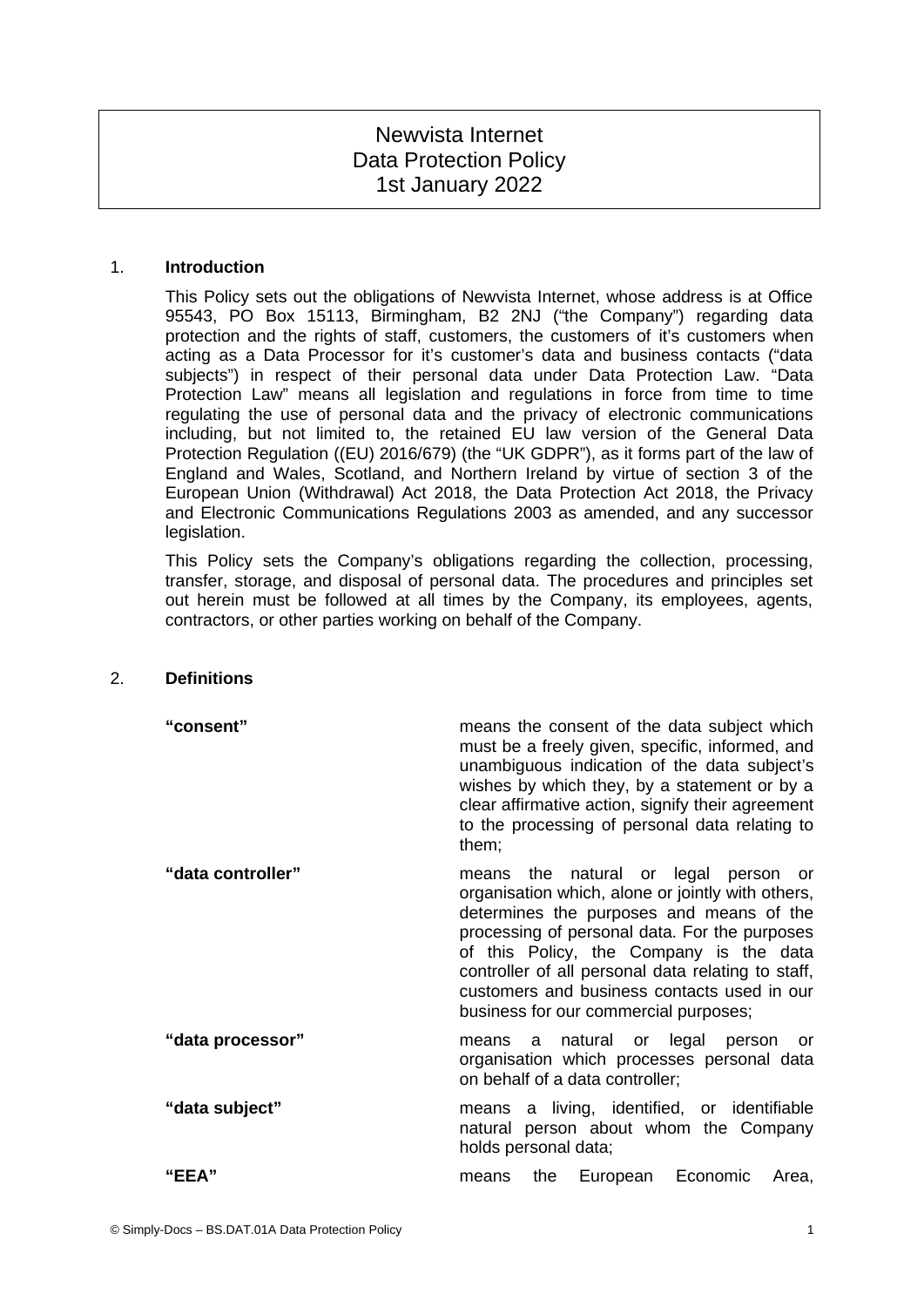consisting of all EU Member States, Iceland, Liechtenstein, and Norway;

**"personal data"** means any information relating to a data subject who can be identified, directly or indirectly, in particular by reference to an identifier such as a name, identification number, location data, an online identifier, or to one or more factors specific to the physical, physiological, genetic, mental, economic, cultural, or social identity of that data subject;

- **"personal data breach"** means a breach of security leading to the accidental or unlawful destruction, loss, alteration, unauthorised disclosure of, or access to, personal data transmitted, stored, or otherwise processed;
- **"processing"** means any operation or set of operations performed on personal data or sets of personal data, whether or not by automated means, such as collection, recording, organisation, structuring, storage, adaptation or alteration, retrieval, consultation, use, disclosure by transmission, dissemination or otherwise making available, alignment or combination, restriction, erasure or destruction;
- **"pseudonymisation"** means the processing of personal data in such a manner that the personal data can no longer be attributed to a specific data subject without the use of additional information, provided that such additional information is kept separately and is subject to technical and organisational measures to ensure that the personal data is not attributed to an identified or identifiable natural person; and **"special category personal data"** means personal data revealing racial or ethnic
	- origin, political opinions, religious or philosophical beliefs, trade union membership, health, sexual life, sexual orientation, biometric, or genetic data.

# 3. **Scope**

- <span id="page-1-0"></span>3.1. The Company is committed not only to the letter of the law, but also to the spirit of the law and places high importance on the correct, lawful, and fair handling of all personal data, respecting the legal rights, privacy, and trust of all individuals with whom it deals.
- 3.2. The Company's Data Protection Officer is Guy Newell, Office 95543, PO Box 15113, Birmingham, B2 2NJ, email info@newvista.co.uk. The Data Protection Officer is responsible for administering this Policy and for developing and implementing any applicable related policies, procedures, and/or guidelines.
- 3.3. All managers are responsible for ensuring that all employees, agents,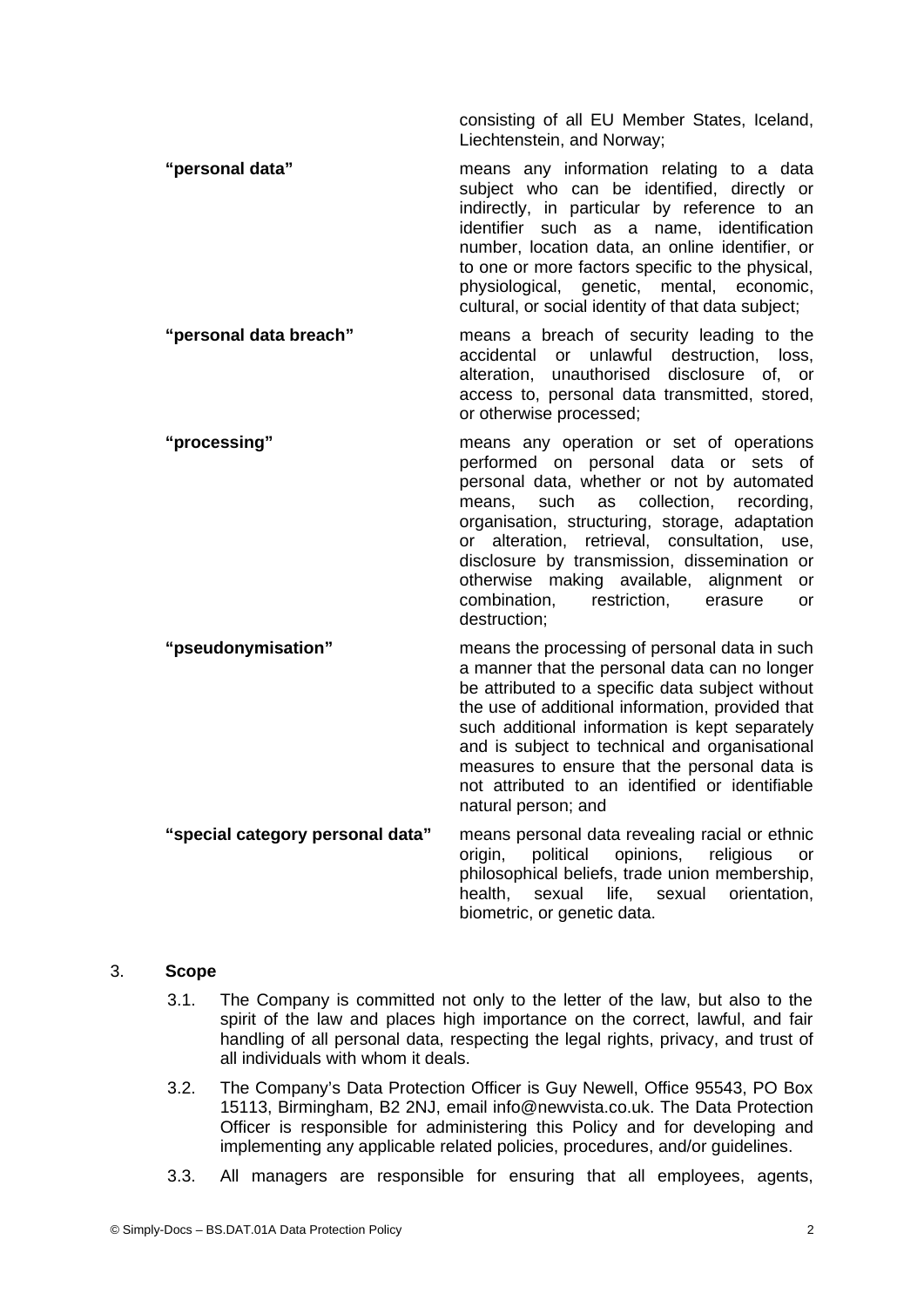contractors, or other parties working on behalf of the Company comply with this Policy and, where applicable, must implement such practices, processes, controls, and training as are reasonably necessary to ensure such compliance.

- 3.4. Any questions relating to this Policy or to Data Protection Law should be referred to the Data Protection Officer. In particular, the Data Protection Officer should always be consulted in the following cases:
	- 3.4.1 if there is any uncertainty relating to the lawful basis on which personal data is to be collected, held, and/or processed;
	- 3.4.2 if consent is being relied upon in order to collect, hold, and/or process personal data;
	- 3.4.3 if there is any uncertainty relating to the retention period for any particular type(s) of personal data;
	- 3.4.4 if any new or amended privacy notices or similar privacy-related documentation are required;
	- 3.4.5 if any assistance is required in dealing with the exercise of a data subject's rights (including, but not limited to, the handling of subject access requests);
	- 3.4.6 if a personal data breach (suspected or actual) has occurred;
	- 3.4.7 if there is any uncertainty relating to security measures (whether technical or organisational) required to protect personal data;
	- 3.4.8 if personal data is to be shared with third parties (whether such third parties are acting as data controllers or data processors);
	- 3.4.9 if personal data is to be transferred outside of the UK and there are questions relating to the legal basis on which to do so;
	- 3.4.10 when any significant new processing activity is to be carried out, or significant changes are to be made to existing processing activities, which will require a Data Protection Impact Assessment;
	- 3.4.11 when personal data is to be used for purposes different to those for which it was originally collected;
	- 3.4.12 if any automated processing, including profiling or automated decision-making, is to be carried out; or
	- 3.4.13 if any assistance is required in complying with the law applicable to direct marketing.

# 4. **The Data Protection Principles**

This Policy aims to ensure compliance with Data Protection Law. The UK GDPR sets out the following principles with which any party handling personal data must comply. Data controllers are responsible for, and must be able to demonstrate, such compliance. All personal data must be:

- 4.1. processed lawfully, fairly, and in a transparent manner in relation to the data subject;
- 4.2. collected for specified, explicit, and legitimate purposes and not further processed in a manner that is incompatible with those purposes. Further processing for archiving purposes in the public interest, scientific or historical research purposes or statistical purposes shall not be considered to be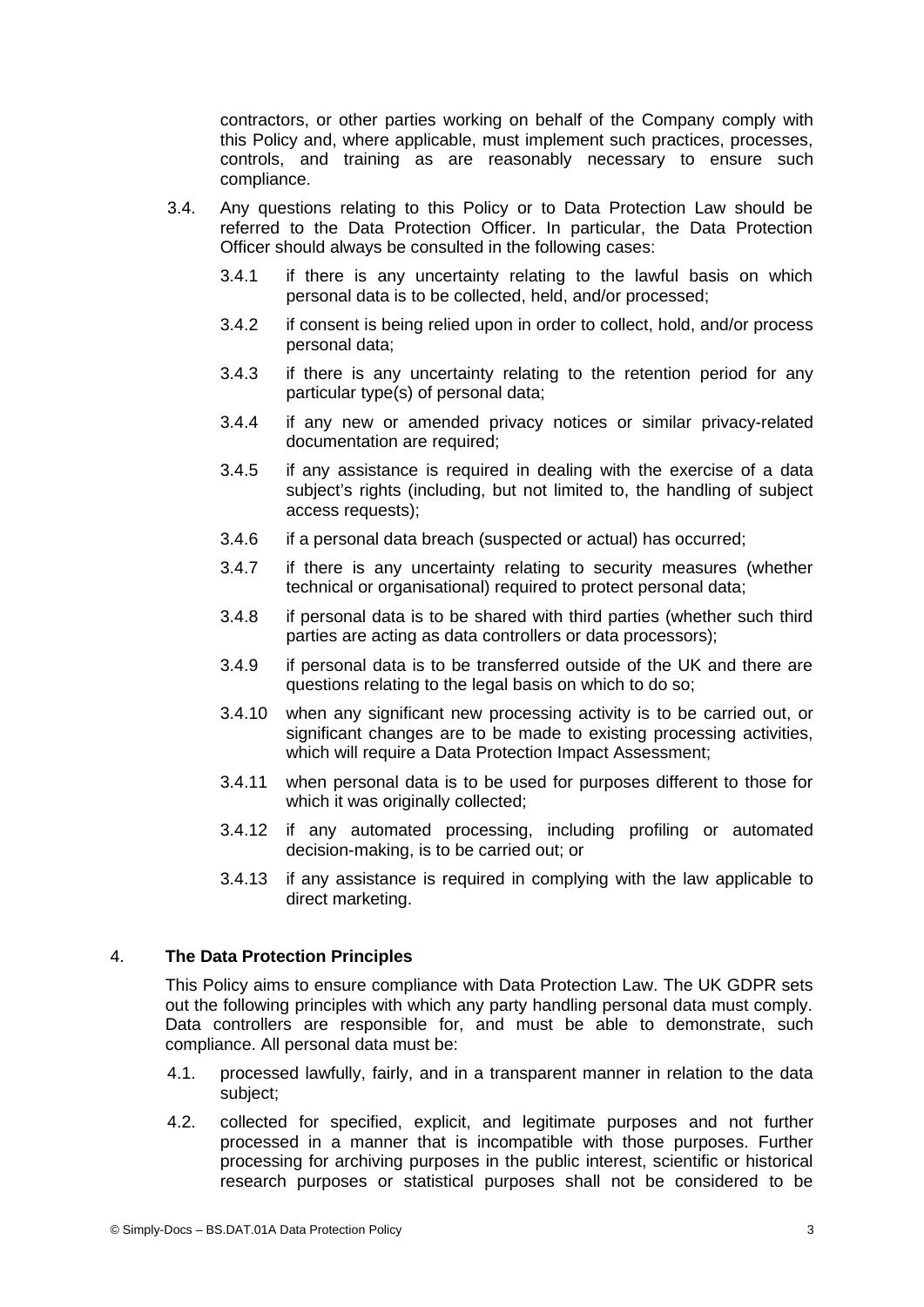incompatible with the initial purposes;

- 4.3. adequate, relevant, and limited to what is necessary in relation to the purposes for which it is processed;
- 4.4. accurate and, where necessary, kept up to date. Every reasonable step must be taken to ensure that personal data that is inaccurate, having regard to the purposes for which it is processed, is erased, or rectified without delay;
- 4.5. kept in a form which permits identification of data subjects for no longer than is necessary for the purposes for which the personal data is processed. Personal data may be stored for longer periods insofar as the personal data will be processed solely for archiving purposes in the public interest, scientific or historical research purposes, or statistical purposes, subject to implementation of the appropriate technical and organisational measures required by the UK GDPR in order to safeguard the rights and freedoms of the data subject:
- 4.6. processed in a manner that ensures appropriate security of the personal data, including protection against unauthorised or unlawful processing and against accidental loss, destruction, or damage, using appropriate technical or organisational measures.

## 5. **The Rights of Data Subjects**

The UK GDPR sets out the following key rights applicable to data subjects:

- 5.1. The right to be informed:
- <span id="page-3-0"></span>5.2. the right of access;
- 5.3. the right to rectification;
- 5.4. the right to erasure (also known as the 'right to be forgotten');
- 5.5. the right to restrict processing;
- 5.6. the right to data portability;
- 5.7. the right to object; and
- 5.8. rights with respect to automated decision-making and profiling.

## 6. **Lawful, Fair, and Transparent Data Processing**

- 6.1. Data Protection Law seeks to ensure that personal data is processed lawfully, fairly, and transparently, without adversely affecting the rights of the data subject. Specifically, the processing of personal data shall be lawful if at least one of the following applies:
	- 6.1.1 the data subject has given consent to the processing of their personal data for one or more specific purposes;
	- 6.1.2 the processing is necessary for the performance of a contract to which the data subject is a party, or in order to take steps at the request of the data subject prior to entering into a contract;
	- 6.1.3 the processing is necessary for compliance with a legal obligation to which the data controller is subject:
	- 6.1.4 the processing is necessary to protect the vital interests of the data subject or of another natural person: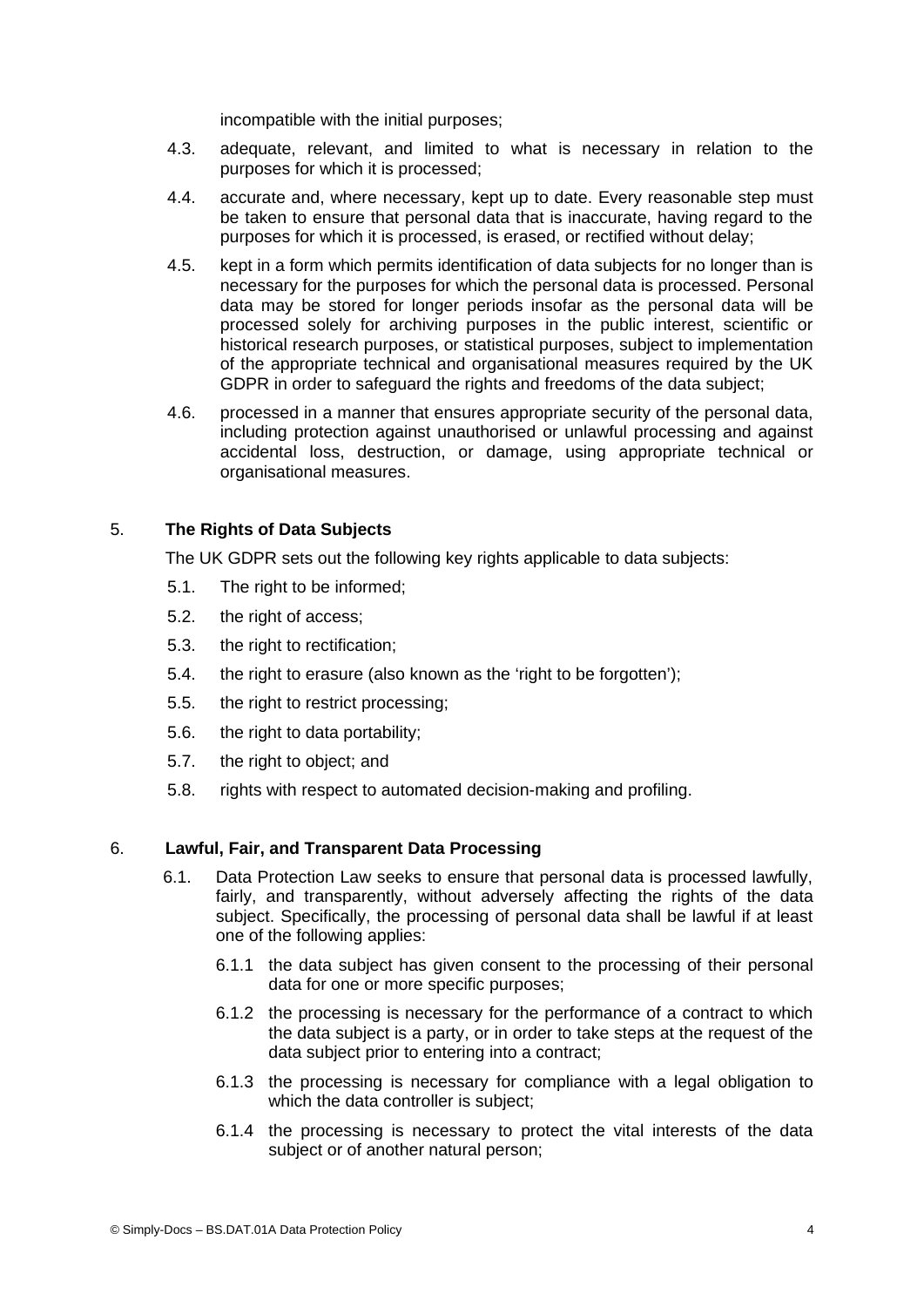- 6.1.5 the processing is necessary for the performance of a task carried out in the public interest or in the exercise of official authority vested in the data controller; or
- 6.1.6 the processing is necessary for the purposes of the legitimate interests pursued by the data controller or by a third party, except where such interests are overridden by the fundamental rights and freedoms of the data subject which require protection of personal data, in particular where the data subject is a child.
- 6.2. If the personal data in question is special category personal data (also known as "sensitive personal data"), at least one of the following conditions must be met:
	- 6.2.1 the data subject has given their explicit consent to the processing of such data for one or more specified purposes (unless the law prohibits them from doing so);
	- 6.2.2 the processing is necessary for the purpose of carrying out the obligations and exercising specific rights of the data controller or of the data subject in the field of employment, social security, and social protection law (insofar as it is authorised by law or a collective agreement pursuant to law which provides for appropriate safeguards for the fundamental rights and interests of the data subject);
	- 6.2.3 the processing is necessary to protect the vital interests of the data subject or of another natural person where the data subject is physically or legally incapable of giving consent;
	- 6.2.4 the data controller is a foundation, association, or other non-profit body with a political, philosophical, religious, or trade union aim, and the processing is carried out in the course of its legitimate activities, provided that the processing relates solely to the members or former members of that body or to persons who have regular contact with it in connection with its purposes and that the personal data is not disclosed outside the body without the consent of the data subjects;
	- 6.2.5 the processing relates to personal data which is manifestly made public by the data subject;
	- 6.2.6 the processing is necessary for the conduct of legal claims or whenever courts are acting in their judicial capacity;
	- 6.2.7 the processing is necessary for substantial public interest reasons, on the basis of law which shall be proportionate to the aim pursued, shall respect the essence of the right to data protection, and shall provide for suitable and specific measures to safeguard the fundamental rights and interests of the data subject;
	- 6.2.8 the processing is necessary for the purposes of preventative or occupational medicine, for the assessment of the working capacity of an employee, for medical diagnosis, for the provision of health or social care or treatment, or the management of health or social care systems or services on the basis of law or pursuant to a contract with a health professional, subject to the conditions and safeguards referred to in Article 9(3) of the UK GDPR;
	- 6.2.9 the processing is necessary for public interest reasons in the area of public health, for example, protecting against serious cross-border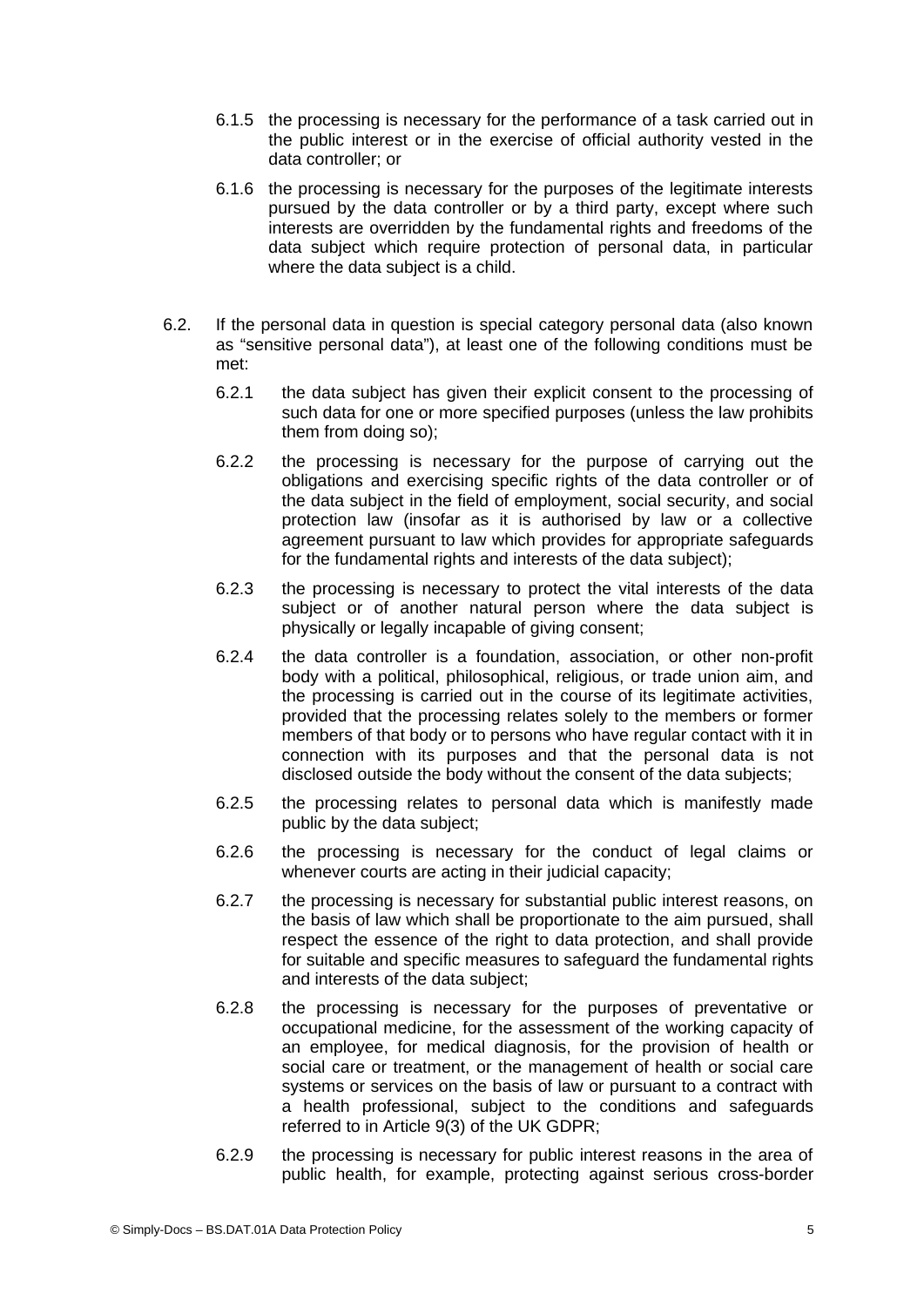threats to health or ensuring high standards of quality and safety of health care and of medicinal products or medical devices, on the basis of law which provides for suitable and specific measures to safeguard the rights and freedoms of the data subject (in particular, professional secrecy); or

6.2.10 the processing is necessary for archiving purposes in the public interest, scientific or historical research purposes, or statistical purposes in accordance with Article 89(1) of the UK GDPR (as supplemented by section 19 of the Data Protection Act 2018) based on law which shall be proportionate to the aim pursued, respect the essence of the right to data protection, and provide for suitable and specific measures to safeguard the fundamental rights and the interests of the data subject.

# 7. **Consent**

If consent is relied upon as the lawful basis for collecting, holding, and/or processing personal data, the following shall apply:

- 7.1. Consent is a clear indication by the data subject that they agree to the processing of their personal data. Such a clear indication may take the form of a statement or a positive action. Silence, pre-ticked boxes, or inactivity are unlikely to amount to consent.
- 7.2. Where consent is given in a document which includes other matters, the section dealing with consent must be kept clearly separate from such other matters.
- 7.3. Data subjects are free to withdraw consent at any time and it must be made easy for them to do so. If a data subject withdraws consent, their request must be honoured promptly.
- 7.4. If personal data is to be processed for a different purpose that is incompatible with the purpose or purposes for which that personal data was originally collected that was not disclosed to the data subject when they first provided their consent, consent to the new purpose or purposes may need to be obtained from the data subject.
- 7.5. In all cases where consent is relied upon as the lawful basis for collecting, holding, and/or processing personal data, records must be kept of all consents obtained in order to ensure that the Company can demonstrate its compliance with consent requirements.

# 8. **Specified, Explicit, and Legitimate Purposes**

- <span id="page-5-0"></span>8.1. The Company collects and processes the personal data set out in Part [23](#page-12-0) of this Policy. This includes:
	- 8.1.1 personal data collected directly from data subjects.
- 8.2. The Company only collects, processes, and holds personal data for the specific purposes set out in Part [23](#page-12-0) of this Policy (or for other purposes expressly permitted by Data Protection Law).
- 8.3. Data subjects must be kept informed at all times of the purpose or purposes for which the Company uses their personal data. Please refer to Part [15](#page-8-0) for more information on keeping data subjects informed.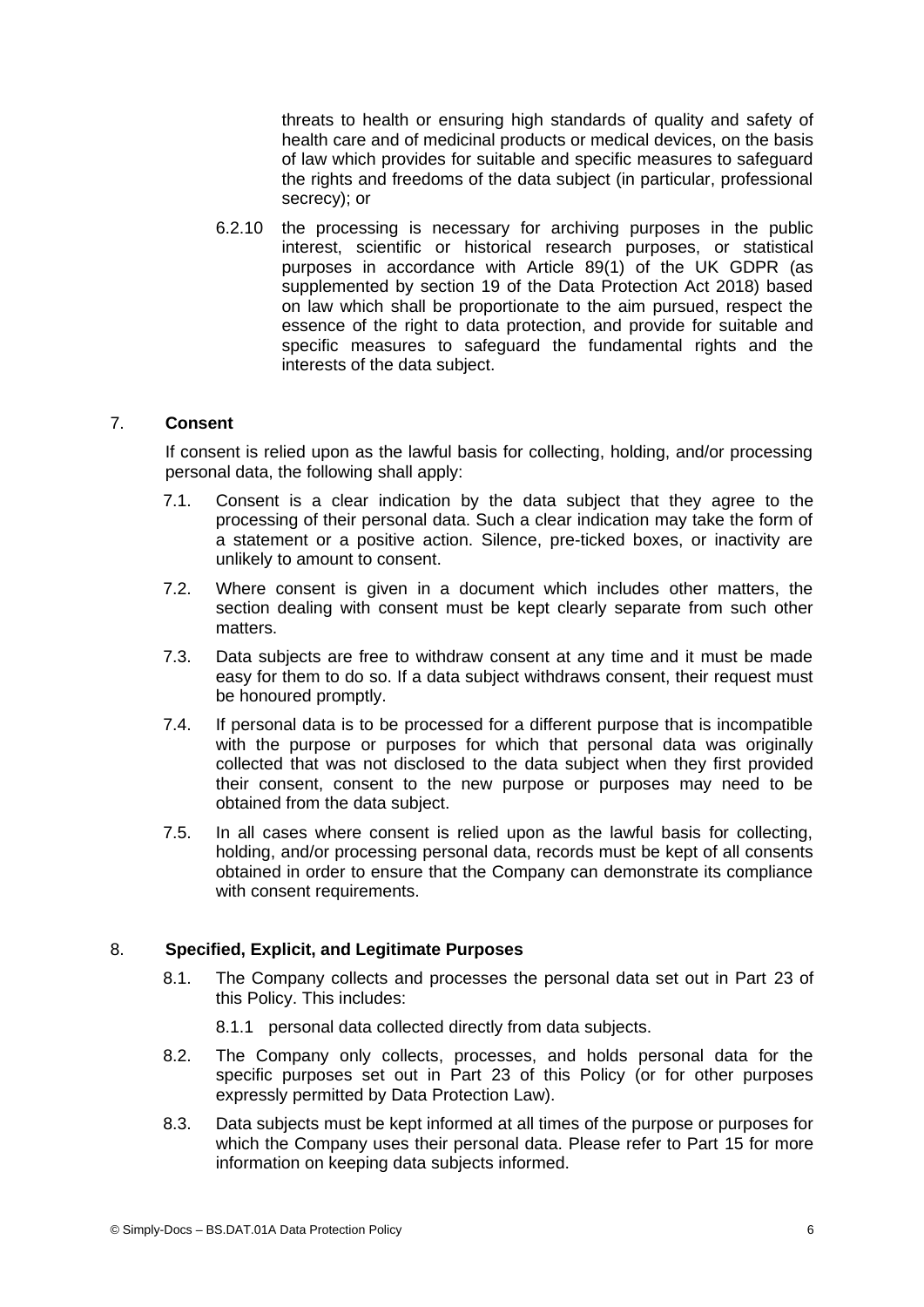## 9. **Adequate, Relevant, and Limited Data Processing**

- 9.1. The Company will only collect and process personal data for and to the extent necessary for the specific purpose or purposes of which data subjects have been informed (or will be informed) as under Part [8,](#page-5-0) above, and as set out in Part [23,](#page-12-0) below.
- 9.2. Employees, agents, contractors, or other parties working on behalf of the Company may collect personal data only to the extent required for the performance of their job duties and only in accordance with this Policy. Excessive personal data must not be collected.
- 9.3. Employees, agents, contractors, or other parties working on behalf of the Company may process personal data only when the performance of their job duties requires it. Personal data held by the Company cannot be processed for any unrelated reasons.

# 10. **Accuracy of Data and Keeping Data Up-to-Date**

- 10.1. The Company shall ensure that all personal data collected, processed, and held by it is kept accurate and up-to-date. This includes, but is not limited to, the rectification of personal data at the request of a data subject, as set out in Part [17,](#page-10-0) below.
- 10.2. The accuracy of personal data shall be checked when it is collected and at regular intervals thereafter. If any personal data is found to be inaccurate or out-of-date, all reasonable steps will be taken without delay to amend or erase that data, as appropriate.

# 11. **Data Retention**

- 11.1. The Company shall not keep personal data for any longer than is necessary in light of the purpose or purposes for which that personal data was originally collected, held, and processed.
- 11.2. When personal data is no longer required, all reasonable steps will be taken to erase or otherwise dispose of it without delay.
- 11.3. For full details of the Company's approach to data retention, including retention periods for specific personal data types held by the Company, please refer to our Data Retention Policy.

# 12. **Secure Processing**

- 12.1. The Company shall ensure that all personal data collected, held, and processed is kept secure and protected against unauthorised or unlawful processing and against accidental loss, destruction, or damage. Further details of the technical and organisational measures which shall be taken are provided in Parts [24](#page-12-1) to [29](#page-14-0) of this Policy.
- 12.2. All technical and organisational measures taken to protect personal data shall be regularly reviewed and evaluated to ensure their ongoing effectiveness and the continued security of personal data.
- 12.3. Data security must be maintained at all times by protecting the confidentiality, integrity, and availability of all personal data as follows: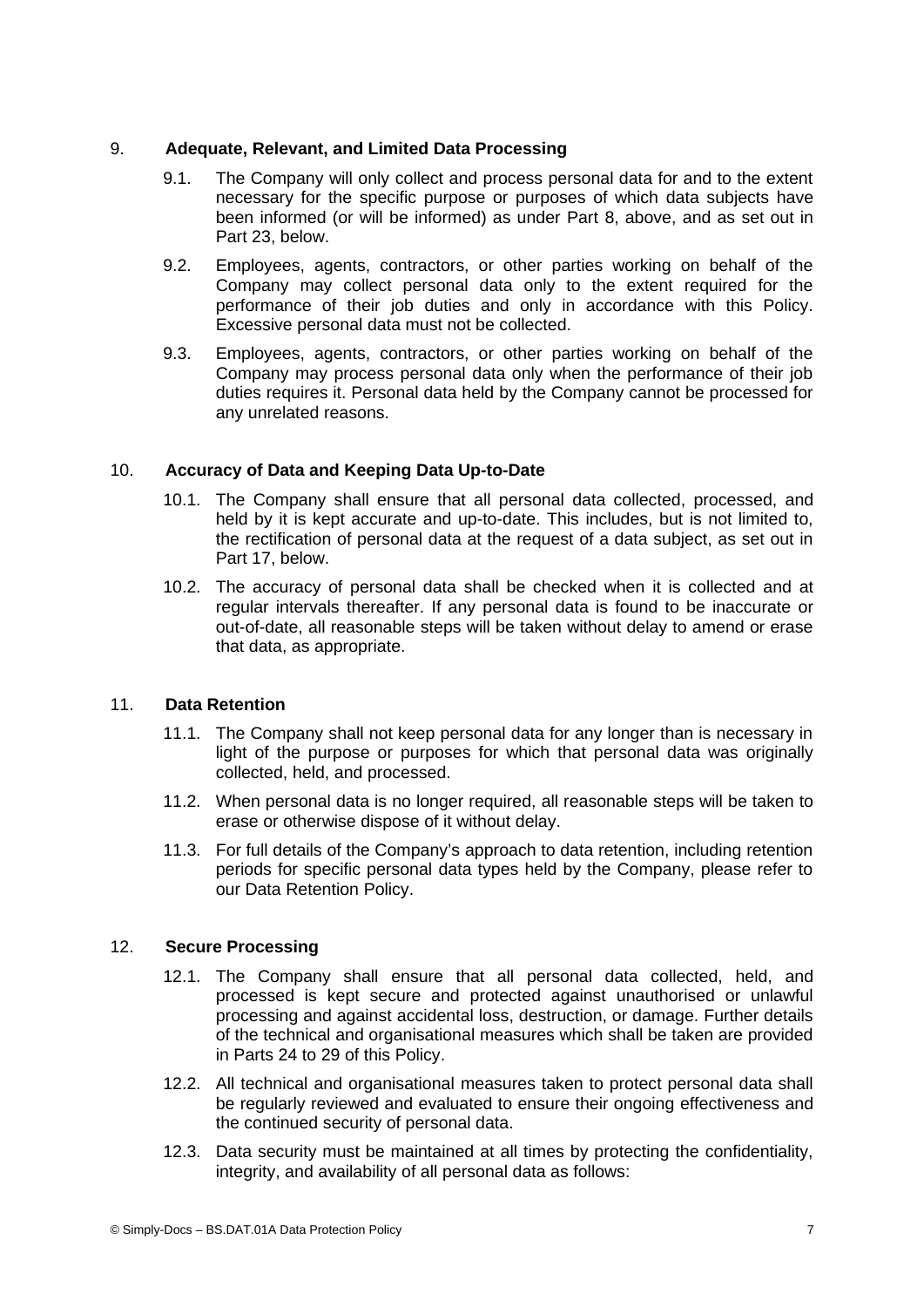- 12.3.1 only those with a genuine need to access and use personal data and who are authorised to do so may access and use it;
- 12.3.2 personal data must be accurate and suitable for the purpose or purposes for which it is collected, held, and processed; and
- 12.3.3 authorised users must always be able to access the personal data as required for the authorised purpose or purposes.

## 13. **Accountability and Record-Keeping**

- 13.1. The Data Protection Officer is responsible for administering this Policy and for developing and implementing any applicable related policies, procedures, and/or guidelines.
- 13.2. The Company shall follow a privacy by design approach at all times when collecting, holding, and processing personal data. Data Protection Impact Assessments shall be conducted if any processing presents a significant risk to the rights and freedoms of data subjects (please refer to Part [14](#page-7-0) for further information).
- 13.3. All employees, agents, contractors, or other parties working on behalf of the Company shall be given appropriate training in data protection and privacy, addressing the relevant aspects of Data Protection Law, this Policy, and all other applicable Company policies.
- 13.4. The Company's data protection compliance shall be regularly reviewed and evaluated by means of Data Protection Audits.
- 13.5. The Company shall keep written internal records of all personal data collection, holding, and processing, which shall incorporate the following information:
	- 13.5.1 the name and details of the Company, its Data Protection Officer, and any applicable third-party data transfers (including data processors and other data controllers with whom personal data is shared);
	- 13.5.2 the purposes for which the Company collects, holds, and processes personal data;
	- 13.5.3 the Company's legal basis or bases (including, but not limited to, consent, the mechanism(s) for obtaining such consent, and records of such consent) for collecting, holding, and processing personal data;
	- 13.5.4 details of the categories of personal data collected, held, and processed by the Company, and the categories of data subject to which that personal data relates;
	- 13.5.5 details of any transfers of personal data to non-UK countries including all mechanisms and security safeguards;
	- 13.5.6 details of how long personal data will be retained by the Company (please refer to the Company's Data Retention Policy);
	- 13.5.7 details of personal data storage, including location(s);
	- 13.5.8 detailed descriptions of all technical and organisational measures taken by the Company to ensure the security of personal data.

## 14. **Data Protection Impact Assessments and Privacy by Design**

<span id="page-7-0"></span>14.1. In accordance with the privacy by design principles, the Company shall carry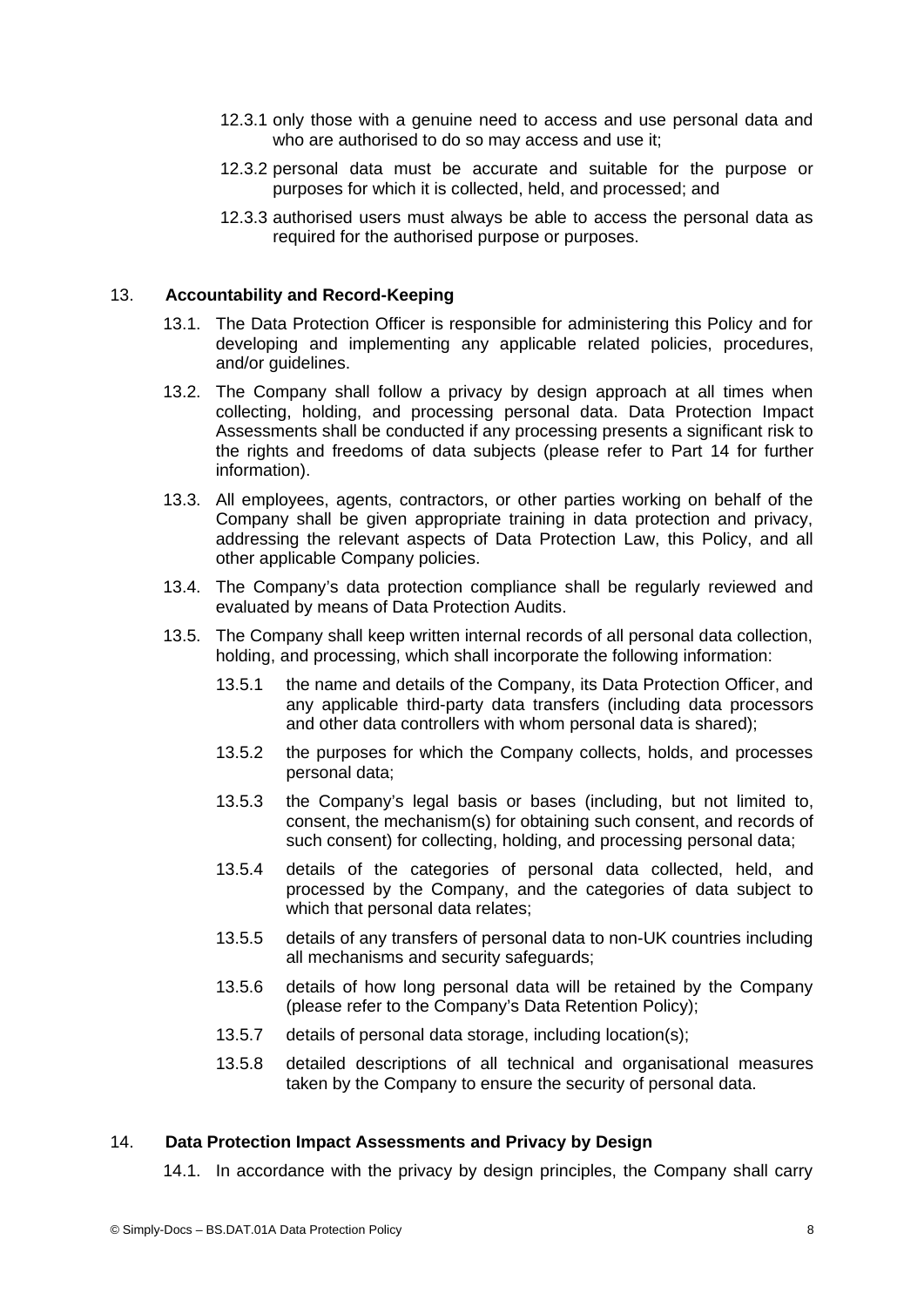out Data Protection Impact Assessments for any and all new projects and/or new uses of personal data which involve the use of new technologies and where the processing involved is likely to result in a high risk to the rights and freedoms of data subjects.

- 14.2. The principles of privacy by design should be followed at all times when collecting, holding, and processing personal data. The following factors should be taken into consideration:
	- 14.2.1 the nature, scope, context, and purpose or purposes of the collection, holding, and processing;
	- 14.2.2 the state of the art of all relevant technical and organisational measures to be taken;
	- 14.2.3 the cost of implementing such measures; and
	- 14.2.4 the risks posed to data subjects and to the Company, including their likelihood and severity.
- 14.3. Data Protection Impact Assessments shall be overseen by the Data Protection Officer and shall address the following:
	- 14.3.1 the type(s) of personal data that will be collected, held, and processed;
	- 14.3.2 the purpose(s) for which personal data is to be used;
	- 14.3.3 the Company's objectives;
	- 14.3.4 how personal data is to be used;
	- 14.3.5 the parties (internal and/or external) who are to be consulted;
	- 14.3.6 the necessity and proportionality of the data processing with respect to the purpose(s) for which it is being processed;
	- 14.3.7 risks posed to data subjects;
	- 14.3.8 risks posed both within and to the Company; and
	- 14.3.9 proposed measures to minimise and handle identified risks.

## 15. **Keeping Data Subjects Informed**

- <span id="page-8-0"></span>15.1. The Company shall provide the information set out in Part [5.2](#page-3-0) to every data subject:
	- 15.1.1 where personal data is collected directly from data subjects, those data subjects will be informed of its purpose at the time of collection; and
	- 15.1.2 where personal data is obtained from a third party, the relevant data subjects will be informed of its purpose:
		- 15.1.2.1) if the personal data is used to communicate with the data subject, when the first communication is made; or
		- 15.1.2.2) if the personal data is to be transferred to another party, before that transfer is made; or
		- 15.1.2.3) as soon as reasonably possible and in any event not more than one month after the personal data is obtained.
- 15.2. The following information shall be provided in the form of a privacy notice: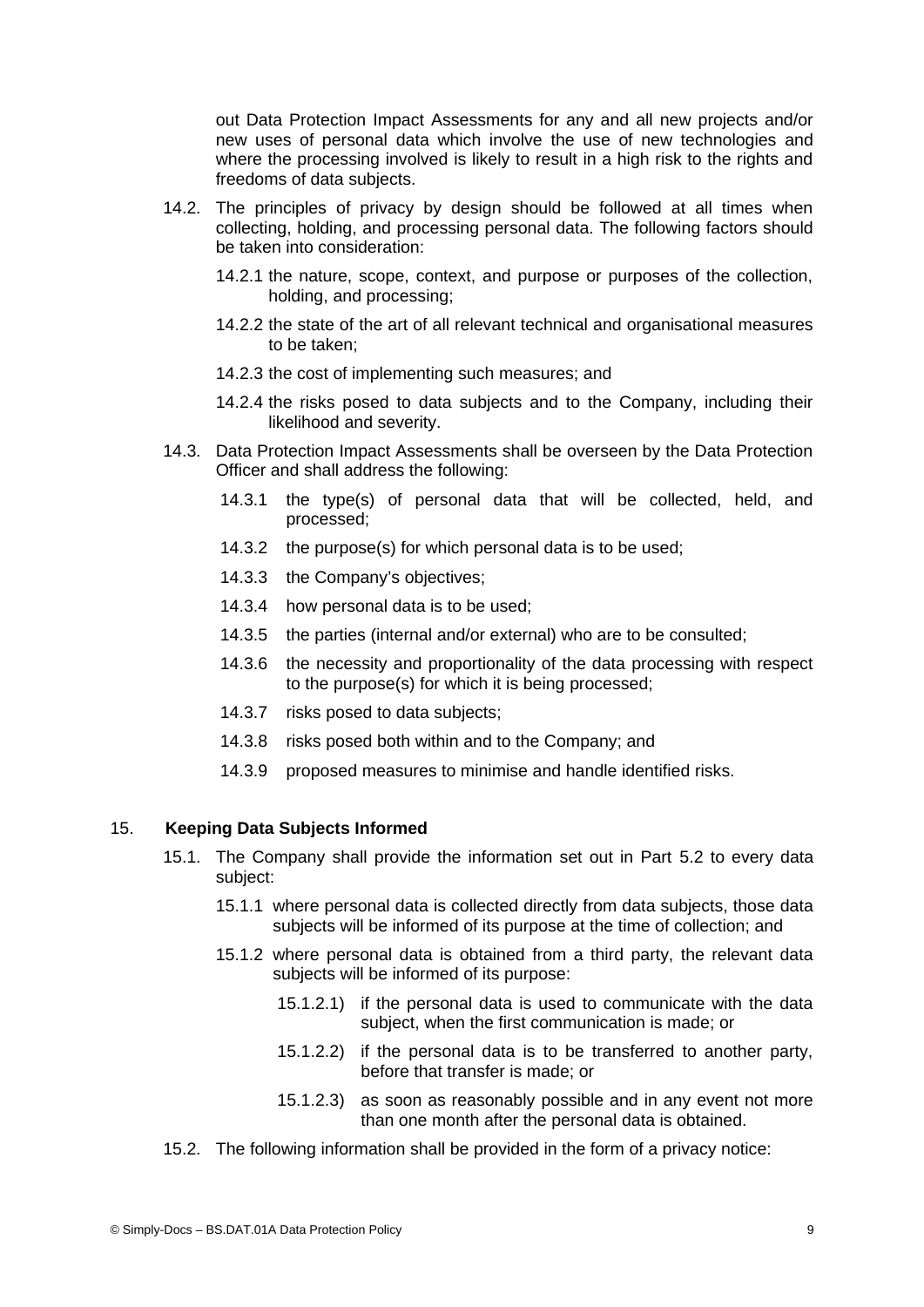- 15.2.1 details of the Company including, but not limited to, contact details, and the names and contact details of any applicable representatives and its Data Protection Officer;
- 15.2.2 the purpose(s) for which the personal data is being collected and will be processed (as detailed in Part [23](#page-12-0) of this Policy) and the lawful basis justifying that collection and processing;
- 15.2.3 where applicable, the legitimate interests upon which the Company is justifying its collection and processing of the personal data;
- 15.2.4 where the personal data is not obtained directly from the data subject, the categories of personal data collected and processed;
- 15.2.5 where the personal data is to be transferred to one or more third parties, details of those parties;
- 15.2.6 where the personal data is to be transferred to a third party that is located outside of the UK, details of that transfer, including but not limited to the safeguards in place (see Part 31 of this Policy for further details);
- 15.2.7 details of applicable data retention periods;
- 15.2.8 details of the data subject's rights under the UK GDPR;
- 15.2.9 details of the data subject's right to withdraw their consent to the Company's processing of their personal data at any time;
- 15.2.10 details of the data subject's right to complain to the Information Commissioner's Office;
- 15.2.11 where the personal data is not obtained directly from the data subject, details about the source of that personal data;
- 15.2.12 where applicable, details of any legal or contractual requirement or obligation necessitating the collection and processing of the personal data and details of any consequences of failing to provide it; and
- 15.2.13 details of any automated decision-making or profiling that will take place using the personal data, including information on how decisions will be made, the significance of those decisions, and any consequences.

## 16. **Data Subject Access**

- 16.1. Data subjects may make subject access requests ("SARs") at any time to find out more about the personal data which the Company holds about them, what it is doing with that personal data, and why.
- 16.2. Employees wishing to make a SAR should do using a Subject Access Request Form, sending the form to the Company's Data Protection Officer (see section [3](#page-1-0)).
- 16.3. Responses to SARs must normally be made within one month of receipt, however, this may be extended by up to two months if the SAR is complex and/or numerous requests are made. If such additional time is required, the data subject shall be informed.
- 16.4. All SARs received shall be handled by the Company's Data Protection Officer.
- 16.5. The Company does not charge a fee for the handling of normal SARs. The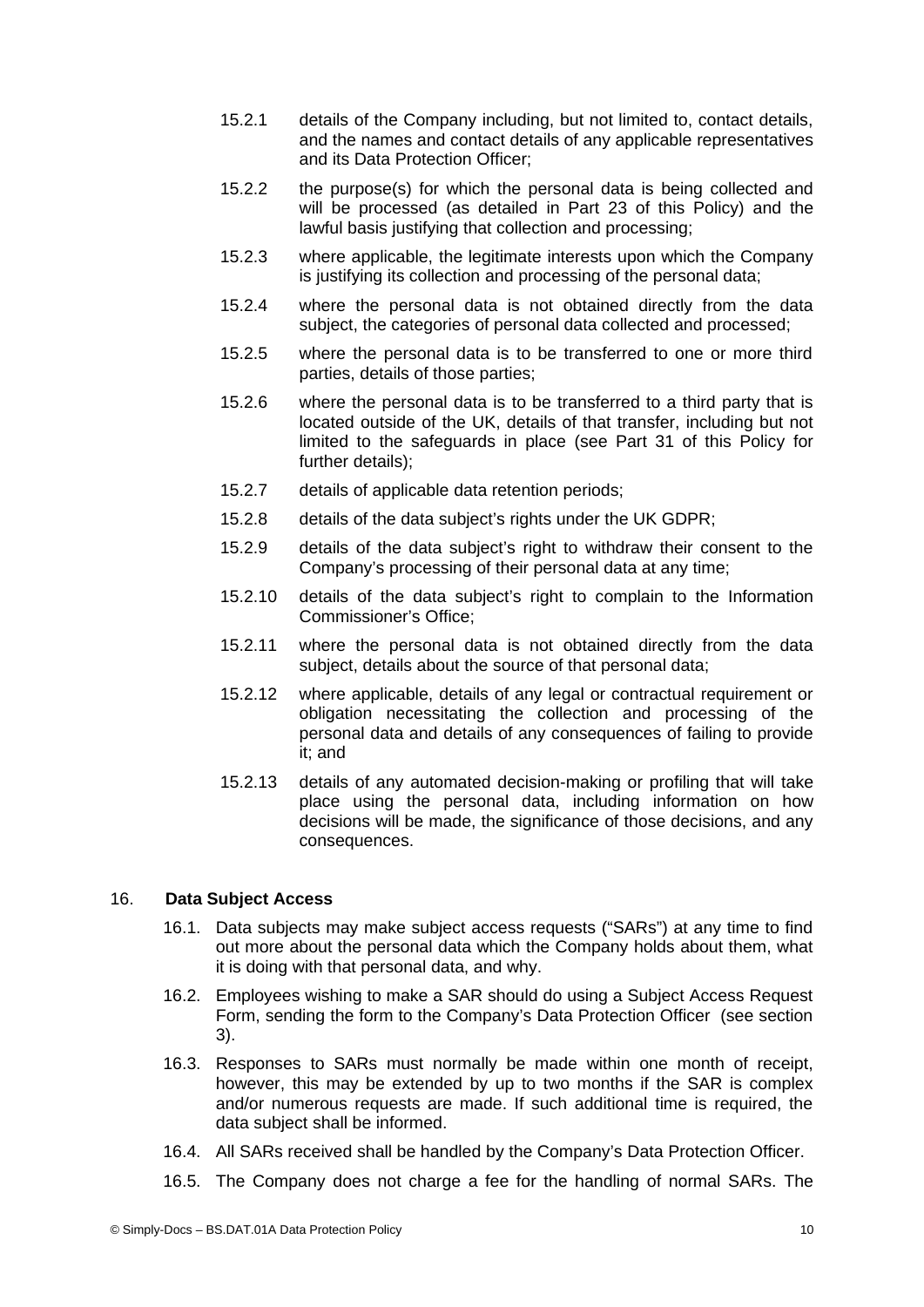Company reserves the right to charge reasonable fees for additional copies of information that has already been supplied to a data subject, and for requests that are manifestly unfounded or excessive, particularly where such requests are repetitive.

## 17. **Rectification of Personal Data**

- <span id="page-10-0"></span>17.1. Data subjects have the right to require the Company to rectify any of their personal data that is inaccurate or incomplete.
- 17.2. The Company shall rectify the personal data in question, and inform the data subject of that rectification, within one month of the data subject informing the Company of the issue. The period can be extended by up to two months in the case of complex requests. If such additional time is required, the data subject shall be informed.
- 17.3. In the event that any affected personal data has been disclosed to third parties, those parties shall be informed of any rectification that must be made to that personal data.

## 18. **Erasure of Personal Data**

- 18.1. Data subjects have the right to request that the Company erases the personal data it holds about them in the following circumstances:
	- 18.1.1 it is no longer necessary for the Company to hold that personal data with respect to the purpose(s) for which it was originally collected or processed;
	- 18.1.2 the data subject wishes to withdraw their consent to the Company holding and processing their personal data;
	- 18.1.3 the data subject objects to the Company holding and processing their personal data (and there is no overriding legitimate interest to allow the Company to continue doing so) (see Part [21](#page-11-0) of this Policy for further details concerning the right to object);
	- 18.1.4 the personal data has been processed unlawfully;
	- 18.1.5 the personal data needs to be erased in order for the Company to comply with a particular legal obligation;
- 18.2. Unless the Company has reasonable grounds to refuse to erase personal data, all requests for erasure shall be complied with, and the data subject informed of the erasure, within one month of receipt of the data subject's request. The period can be extended by up to two months in the case of complex requests. If such additional time is required, the data subject shall be informed.
- 18.3. In the event that any personal data that is to be erased in response to a data subject's request has been disclosed to third parties, those parties shall be informed of the erasure (unless it is impossible or would require disproportionate effort to do so).

## 19. **Restriction of Personal Data Processing**

19.1. Data subjects may request that the Company ceases processing the personal data it holds about them. If a data subject makes such a request, the Company shall retain only the amount of personal data concerning that data subject (if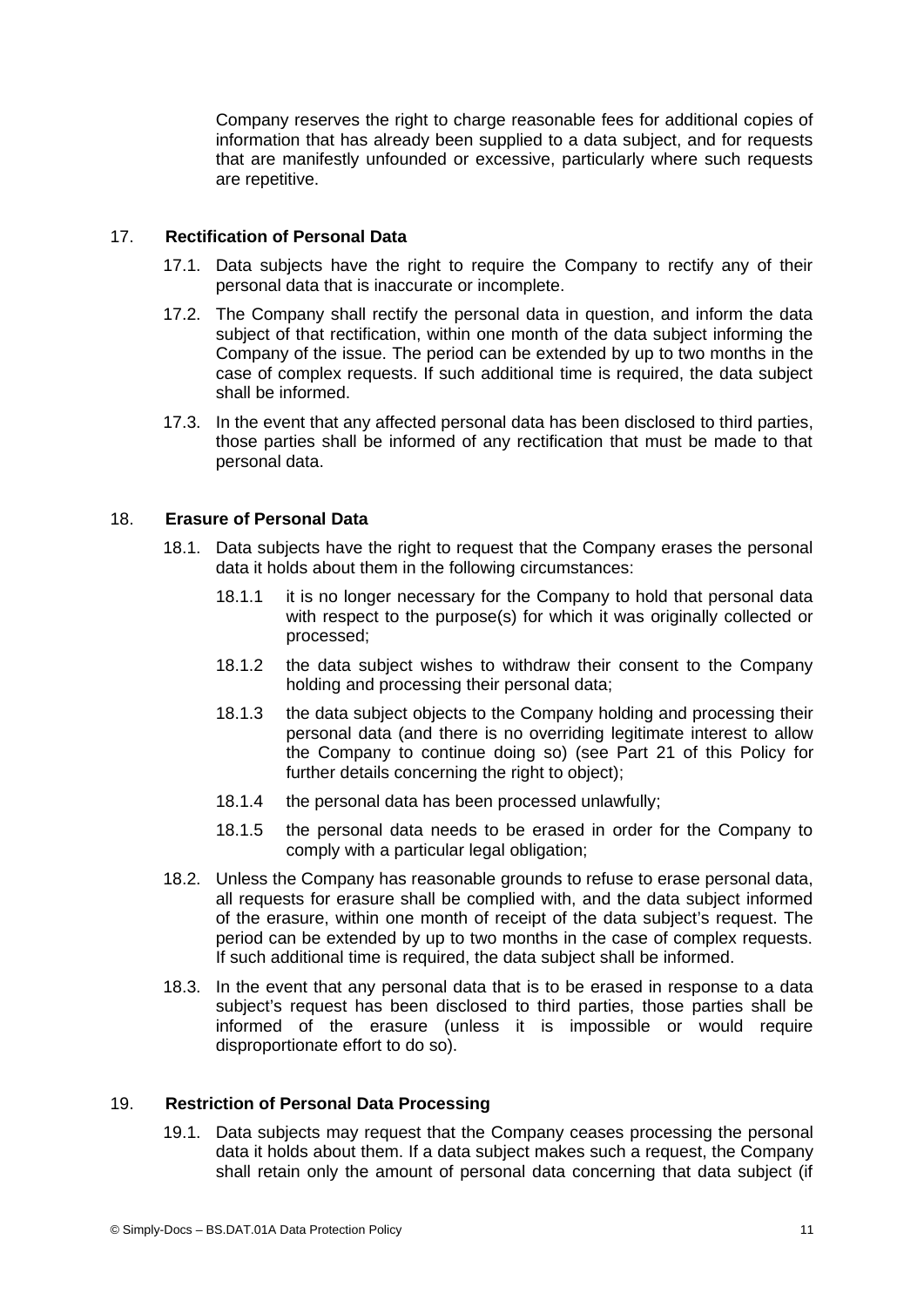any) that is necessary to ensure that the personal data in question is not processed further.

19.2. In the event that any affected personal data has been disclosed to third parties, those parties shall be informed of the applicable restrictions on processing it (unless it is impossible or would require disproportionate effort to do so).

## 20. **Data Portability**

- 20.1. The Company processes personal data using automated means. Email communication, website forms and electronic databases.
- 20.2. Where data subjects have given their consent to the Company to process their personal data in such a manner, or the processing is otherwise required for the performance of a contract between the Company and the data subject, data subjects have the right, under the UK GDPR, to receive a copy of their personal data and to use it for other purposes (namely transmitting it to other data controllers).
- 20.3. To facilitate the right of data portability, the Company shall make available all applicable personal data to data subjects in a combination of the following format(s):
	- 20.3.1 Encrypted Text File using the OpenPGP standard (gnuPG) as defined by RFC4880.
	- 20.3.2 Paper print outs.
- 20.4. Where technically feasible, if requested by a data subject, personal data shall be sent directly to the required data controller.
- 20.5. All requests for copies of personal data shall be complied with within one month of the data subject's request. The period can be extended by up to two months in the case of complex or numerous requests. If such additional time is required, the data subject shall be informed.

## 21. **Objections to Personal Data Processing**

- <span id="page-11-0"></span>21.1. Data subjects have the right to object to the Company processing their personal data based on legitimate interests, for direct marketing (including profiling), and processing for scientific and/or historical research and statistics purposes.
- 21.2. Where a data subject objects to the Company processing their personal data based on its legitimate interests, the Company shall cease such processing immediately, unless it can be demonstrated that the Company's legitimate grounds for such processing override the data subject's interests, rights, and freedoms, or that the processing is necessary for the conduct of legal claims.
- 21.3. Where a data subject objects to the Company processing their personal data for direct marketing purposes, the Company shall cease such processing promptly.

## 22. **Direct Marketing**

- 22.1. The Company is subject to certain rules and regulations when marketing its products **AND/OR** services.
- 22.2. The prior consent of data subjects is required for electronic direct marketing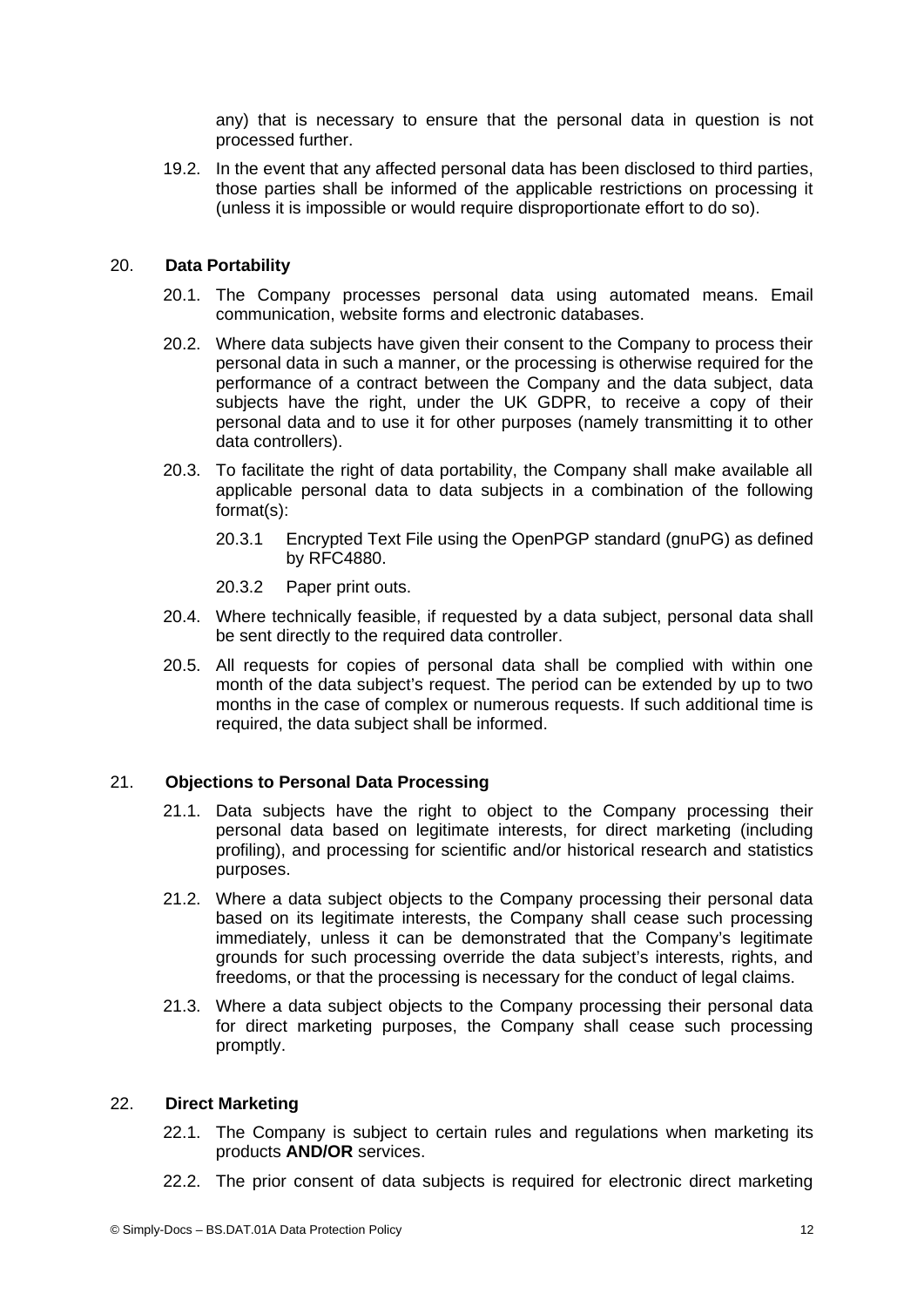including email, text messaging, and automated telephone calls subject to the following limited exception:

- 22.2.1 The Company may send marketing text messages or emails to a customer provided that that customer's contact details have been obtained in the course of a sale, the marketing relates to similar products or services, and the customer in question has been given the opportunity to opt-out of marketing when their details were first collected and in every subsequent communication from the Company.
- 22.3. The right to object to direct marketing shall be explicitly offered to data subjects in a clear and intelligible manner and must be kept separate from other information in order to preserve its clarity.
- 22.4. If a data subject objects to direct marketing, their request must be complied with promptly. A limited amount of personal data may be retained in such circumstances to the extent required to ensure that the data subject's marketing preferences continue to be complied with.

## 23. **Personal Data Collected, Held, and Processed**

<span id="page-12-0"></span>The following personal data is collected, held, and processed by the Company (for details of data retention, please refer to the Company's Data Retention Policy):

| Data Ref.        | <b>Type of Data</b> | <b>Purpose of Data</b>                                                                                                                                     |
|------------------|---------------------|------------------------------------------------------------------------------------------------------------------------------------------------------------|
| DR01             | Identity            | Communication with prospective and existing<br>customers to provide the company's products and<br>services.                                                |
| DR <sub>02</sub> | Financial           | Provision of financial invoices, statements and<br>automatic collection of payments for the company's<br>products and services.                            |
| DR <sub>03</sub> | Medical             | Acting on behalf of the Customer (the Data<br>Controller) in the role of a Data Processor to collect<br>patient medical data.                              |
| DR <sub>04</sub> | Survey              | Acting on behalf of the Customer (the Data<br>Controller) in the role of a Data Processor to collect<br>survey data (for example Friends and Family Test). |

## 24. **Data Security - Transferring Personal Data and Communications**

<span id="page-12-1"></span>The Company shall ensure that the following measures are taken with respect to all communications and other transfers involving personal data:

- 24.1. Special category personal data is never transmitted by email.
- 24.2. Personal data may be transmitted over secure networks only; transmission over unsecured networks is not permitted in any circumstances;
- 24.3. Personal data may not be transmitted over a wireless network if there is a wired alternative that is reasonably practicable;
- 24.4. Personal data contained in the body of an email, whether sent or received, should be copied from the body of that email and stored securely. The email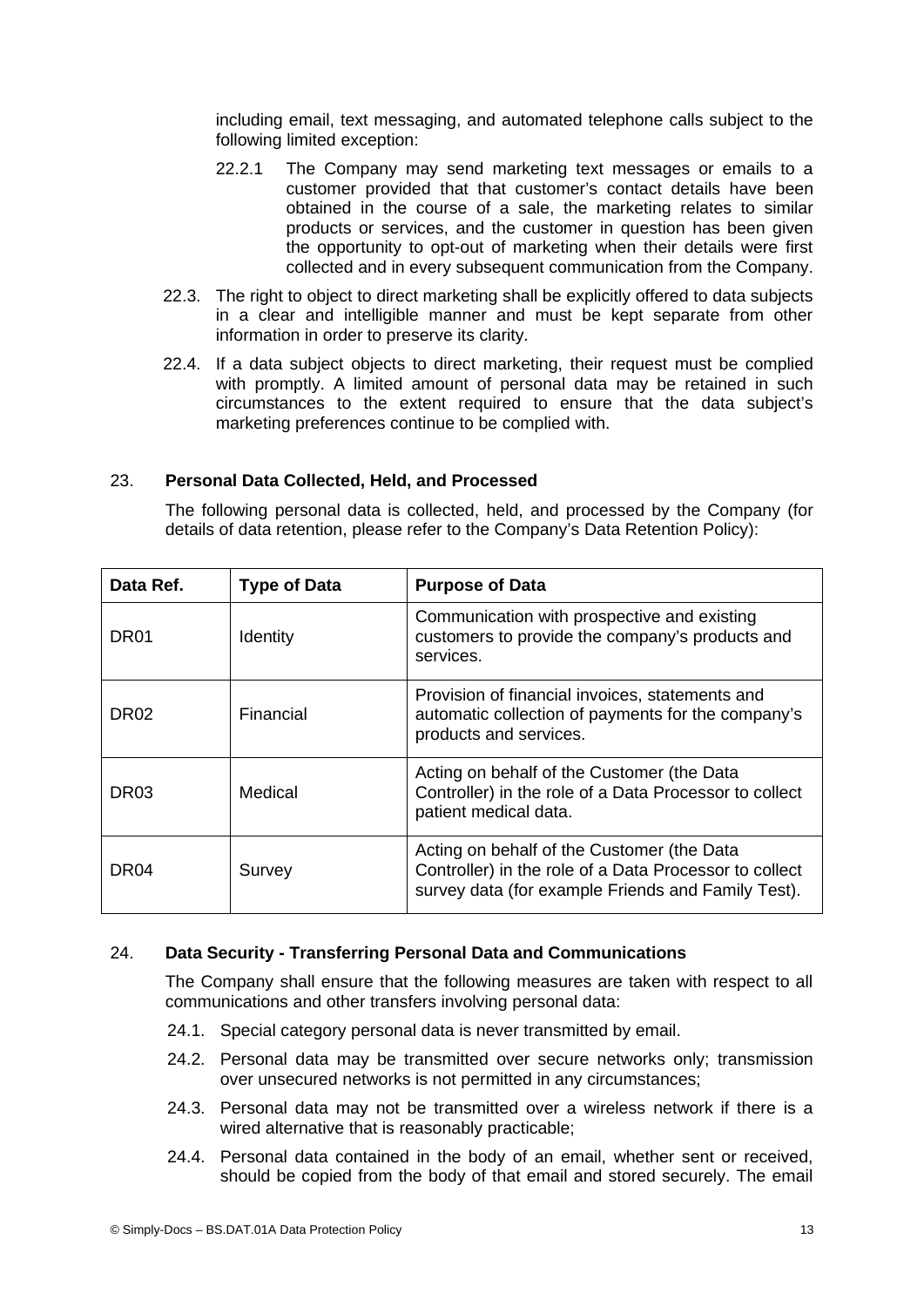itself should either be deleted or edited to remove the personal data before archiving. All temporary files associated therewith should also be deleted;

- 24.5. Where personal data is to be sent by facsimile transmission the recipient should be informed in advance of the transmission and should be waiting by the fax machine to receive the data;
- 24.6. Where personal data is to be transferred in hardcopy form it should be passed directly to the recipient;
- 24.7. All personal data to be transferred physically, whether in hardcopy form or on removable electronic media shall be transferred in a suitable container marked "confidential";

# 25. **Data Security - Storage**

The Company shall ensure that the following measures are taken with respect to the storage of personal data:

- 25.1. All electronic copies of personal data should be stored securely using passwords and data encryption;
- 25.2. All hardcopies of personal data, along with any electronic copies stored on physical, removable media should be stored securely in a locked box, drawer, cabinet, or similar;
- 25.3. All personal data stored electronically should be backed up daily with backups stored onsite **AND** offsite. All backups should be encrypted using the OpenPGP standard (gnuPG) as defined by RFC4880;
- 25.4. No personal data should be stored on any mobile device (including, but not limited to, laptops, tablets, and smartphones), whether such device belongs to the Company or otherwise without the formal written approval of the Data Protection Officer and, in the event of such approval, strictly in accordance with all instructions and limitations described at the time the approval is given, and for no longer than is absolutely necessary;
- 25.5. No personal data should be transferred to any device personally belonging to an employee, agent, contractor, or other party working on behalf of the Company and personal data may only be transferred to devices belonging to agents, contractors, or other parties working on behalf of the Company where the party in question has agreed to comply fully with the letter and spirit of this Policy and of the applicable Data Protection Law (which may include demonstrating to the Company that all suitable technical and organisational measures have been taken);

## 26. **Data Security - Disposal**

When any personal data is to be erased or otherwise disposed of for any reason (including where copies have been made and are no longer needed), it should be securely deleted and disposed of. For further information on the deletion and disposal of personal data, please refer to the Company's Data Retention Policy.

## 27. **Data Security - Use of Personal Data**

The Company shall ensure that the following measures are taken with respect to the use of personal data: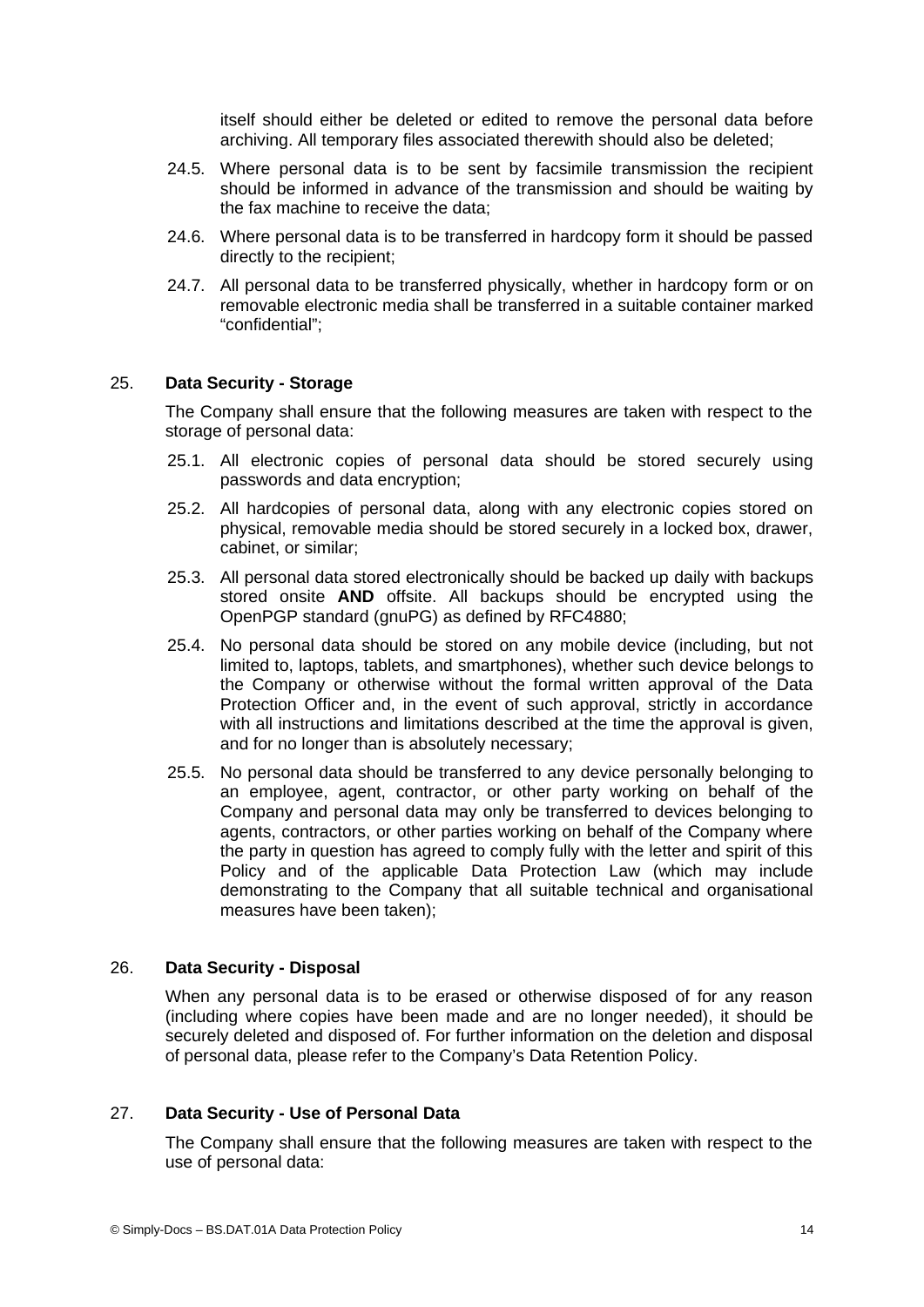- 27.1. No personal data may be shared informally and if an employee, agent, contractor, or other party working on behalf of the Company requires access to any personal data that they do not already have access to, such access should be formally requested from the Data Protection Officer (see section [3](#page-1-0));
- 27.2. No personal data may be transferred to any employee, agent, contractor, or other party, whether such parties are working on behalf of the Company or not, without the authorisation of Data Protection Officer (see section [3\)](#page-1-0);
- 27.3. Personal data must be handled with care at all times and should not be left unattended or on view to unauthorised employees, agents, contractors, or other parties at any time;
- 27.4. If personal data is being viewed on a computer screen and the computer in question is to be left unattended for any period of time, the user must lock the computer and screen before leaving it;
- 27.5. Where personal data held by the Company is used for marketing purposes, it shall be the responsibility of Data Protection Officer to ensure that the appropriate consent is obtained and that no data subjects have opted out, whether directly or via a third-party service such as the TPS;

# 28. **Data Security - IT Security**

The Company shall ensure that the following measures are taken with respect to IT and information security:

- 28.1. All passwords used to protect personal data should be changed regularly and should not use words or phrases that can be easily guessed or otherwise compromised. All passwords must contain a combination of uppercase and lowercase letters, numbers, and symbols;
- 28.2. Under no circumstances should any passwords be written down or shared between any employees, agents, contractors, or other parties working on behalf of the Company, irrespective of seniority or department. If a password is forgotten, it must be reset using the applicable method. IT staff do not have access to passwords;
- 28.3. All software (including, but not limited to, applications and operating systems) shall be kept up-to-date. The Company's IT staff shall be responsible for installing any and all security-related updates **OR** as soon as reasonably and practically possible, unless there are valid technical reasons not to do so;
- 28.4. No software may be installed on any Company-owned computer or device without the prior approval of the Data Protection Officer:
- 28.5. All password and account data will be stored in encrypted files using the OpenPGP standard (gnuPG) as defined by RFC4880. The files will be stored on encrypted USB storage and only opened when necessary. The files will never be stored permanently on any computer or other device. When not in use the USB storage will be kept in a secure location.

## 29. **Organisational Measures**

<span id="page-14-0"></span>The Company shall ensure that the following measures are taken with respect to the collection, holding, and processing of personal data:

29.1. All employees, agents, contractors, or other parties working on behalf of the Company shall be made fully aware of both their individual responsibilities and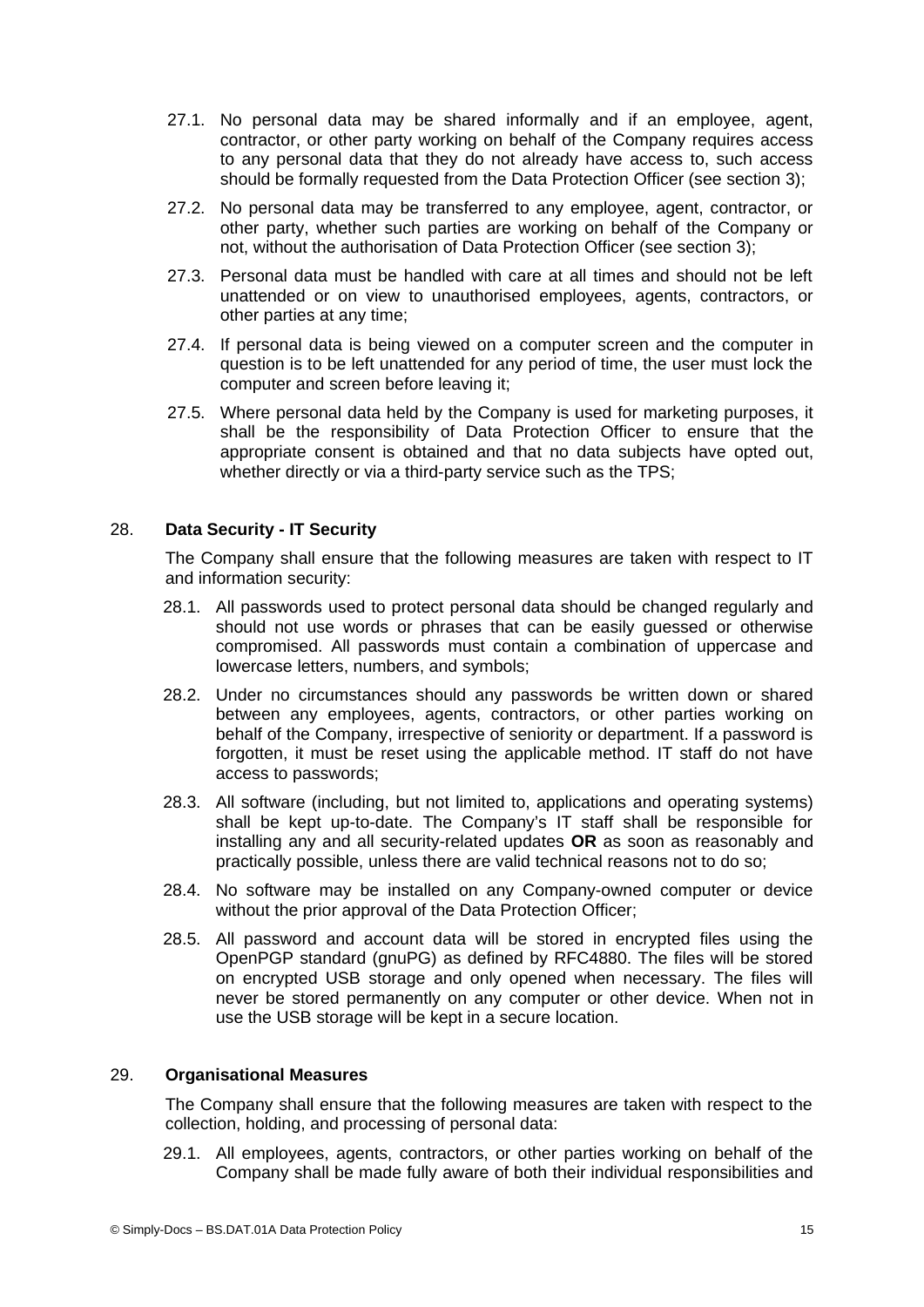the Company's responsibilities under Data Protection Law and under this Policy, and shall be provided with a copy of this Policy;

- 29.2. Only employees, agents, contractors, or other parties working on behalf of the Company that need access to, and use of, personal data in order to carry out their assigned duties correctly shall have access to personal data held by the Company;
- 29.3. All sharing of personal data shall comply with the information provided to the relevant data subjects and, if required, the consent of such data subjects shall be obtained prior to the sharing of their personal data;
- 29.4. All employees, agents, contractors, or other parties working on behalf of the Company handling personal data will be appropriately trained to do so;
- 29.5. All employees, agents, contractors, or other parties working on behalf of the Company handling personal data will be appropriately supervised;
- 29.6. All employees, agents, contractors, or other parties working on behalf of the Company handling personal data shall be required and encouraged to exercise care, caution, and discretion when discussing work-related matters that relate to personal data, whether in the workplace or otherwise;
- 29.7. Methods of collecting, holding, and processing personal data shall be regularly evaluated and reviewed;
- 29.8. All personal data held by the Company shall be reviewed periodically, as set out in the Company's Data Retention Policy;
- 29.9. The performance of those employees, agents, contractors, or other parties working on behalf of the Company handling personal data shall be regularly evaluated and reviewed;
- 29.10. All employees, agents, contractors, or other parties working on behalf of the Company handling personal data will be bound to do so in accordance with the principles of Data Protection Law and this Policy by contract;
- 29.11. All agents, contractors, or other parties working on behalf of the Company handling personal data must ensure that any and all of their employees who are involved in the processing of personal data are held to the same conditions as those relevant employees of the Company arising out of this Policy and Data Protection Law;
- 29.12. Where any agent, contractor or other party working on behalf of the Company handling personal data fails in their obligations under this Policy that party shall indemnify and hold harmless the Company against any costs, liability, damages, loss, claims or proceedings which may arise out of that failure;

## 30. **Transferring Personal Data to a Country Outside the UK**

- 30.1. The Company may, from time to time, transfer ('transfer' includes making available remotely) personal data to countries outside of the UK. The UK GDPR restricts such transfers in order to ensure that the level of protection given to data subjects is not compromised.
- 30.2. Personal data may only be transferred to a country outside the UK if one of the following applies:
	- 30.2.1 The UK has issued regulations confirming that the country in question ensures an adequate level of protection (referred to as 'adequacy decisions' or 'adequacy regulations'). From 1 January 2021, transfers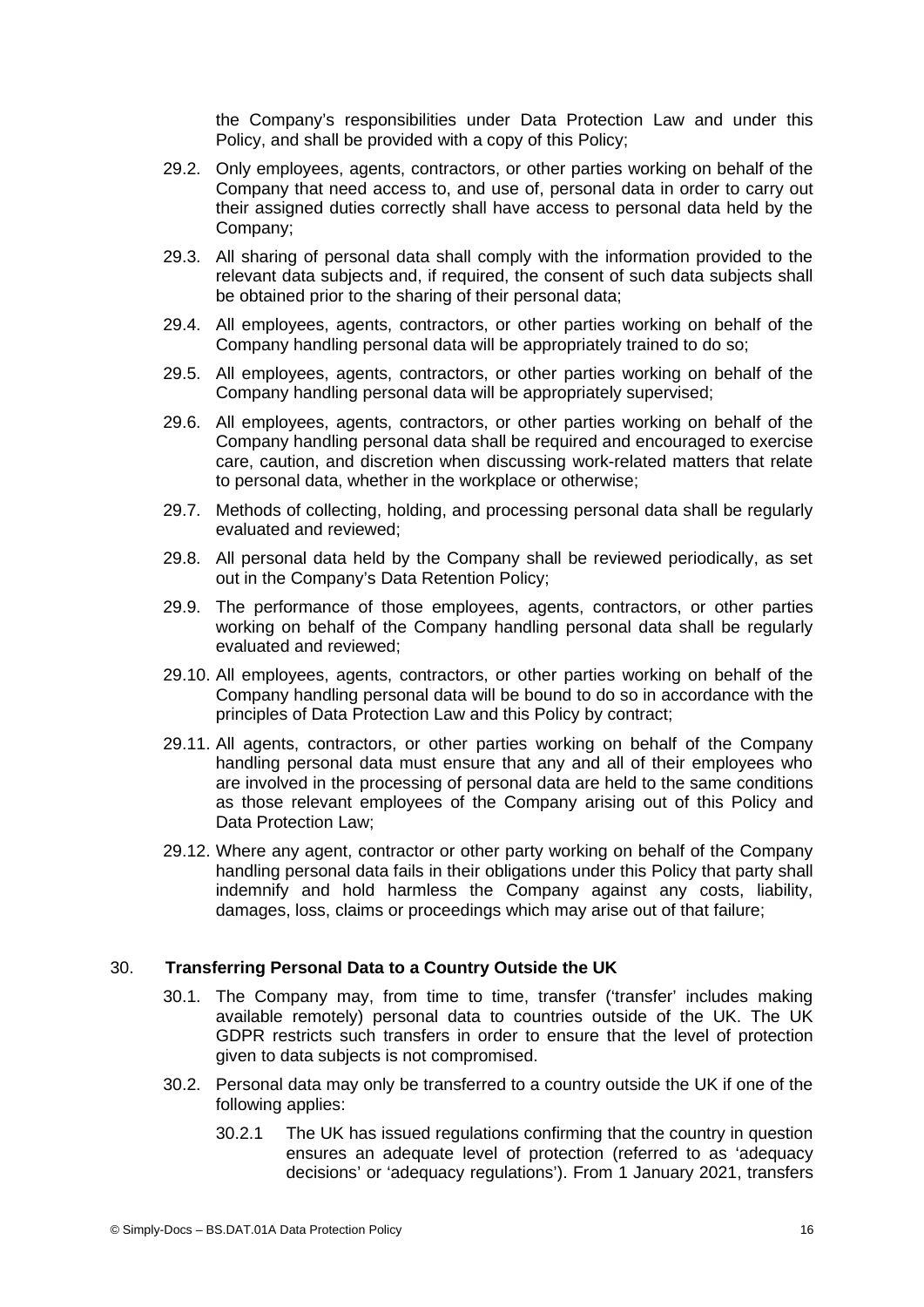of personal data from the UK to EEA countries will continue to be permitted. Transitional provisions are also in place to recognise preexisting EU adequacy decisions in the UK.

- 30.2.2 Appropriate safeguards are in place including binding corporate rules, standard contractual clauses approved for use in the UK (this includes those adopted by the European Commission prior to 1 January 2021), an approved code of conduct, or an approved certification mechanism.
- 30.2.3 The transfer is made with the informed and explicit consent of the relevant data subject(s).
- 30.2.4 The transfer is necessary for one of the other reasons set out in the UK GDPR including the performance of a contract between the data subject and the Company; public interest reasons; for the establishment, exercise, or defence of legal claims; to protect the vital interests of the data subject where the data subject is physically or legally incapable of giving consent; or, in limited circumstances, for the Company's legitimate interests.

## 31. **Data Breach Notification**

- 31.1. All personal data breaches must be reported immediately to the Company's Data Protection Officer.
- 31.2. If an employee, agent, contractor, or other party working on behalf of the Company becomes aware of or suspects that a personal data breach has occurred, they must not attempt to investigate it themselves. Any and all evidence relating to the personal data breach in question should be carefully retained.
- 31.3. If a personal data breach occurs and that breach is likely to result in a risk to the rights and freedoms of data subjects (e.g. financial loss, breach of confidentiality, discrimination, reputational damage, or other significant social or economic damage), the Data Protection Officer must ensure that the Information Commissioner's Office is informed of the breach without delay, and in any event, within 72 hours after having become aware of it.
- 31.4. In the event that a personal data breach is likely to result in a high risk (that is, a higher risk than that described under Part 31.3) to the rights and freedoms of data subjects, the Data Protection Officer must ensure that all affected data subjects are informed of the breach directly and without undue delay.
- 31.5. Data breach notifications shall include the following information:
	- 31.5.1 The categories and approximate number of data subjects concerned;
	- 31.5.2 The categories and approximate number of personal data records concerned;
	- 31.5.3 The name and contact details of the Company's data protection officer (or other contact point where more information can be obtained);
	- 31.5.4 The likely consequences of the breach;
	- 31.5.5 Details of the measures taken, or proposed to be taken, by the Company to address the breach including, where appropriate, measures to mitigate its possible adverse effects.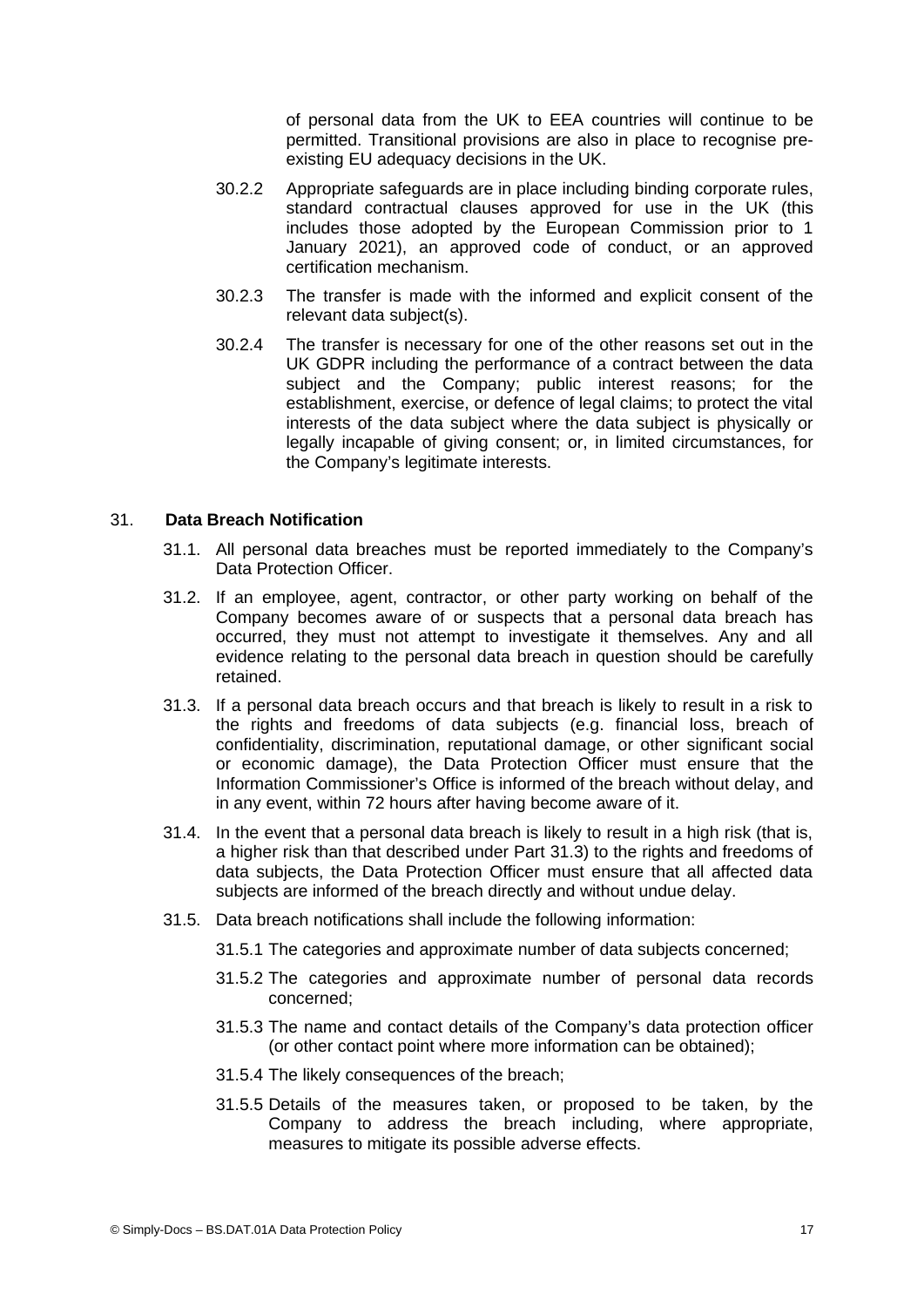# 32. **Implementation of Policy**

This Policy shall be deemed effective as of 1st January 2022. No part of this Policy shall have retroactive effect and shall thus apply only to matters occurring on or after this date.